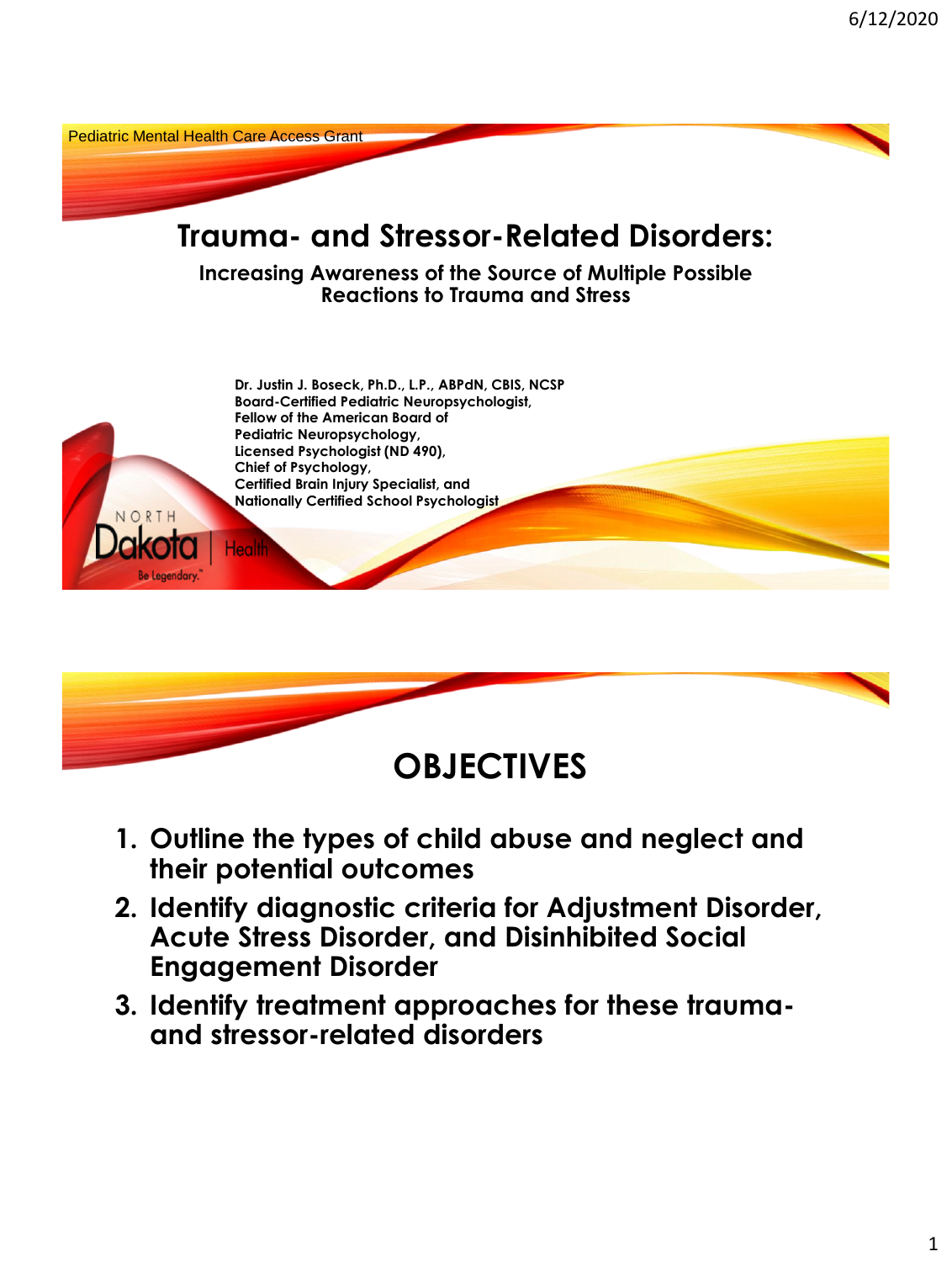### **INTRODUCTION**

- **Trauma- and Stressor-Related Disorder is a new category in the DSM-5**
- **Includes:**
	- **Adjustment Disorder**
	- **Acute Stress Disorder**
	- **Posttraumatic Stress Disorder (PTSD)**
	- **Reactive Attachment Disorder**
	- **Disinhibited Social Engagement Disorder**



one type of maltreatment.)

Data from USDHHS (2016).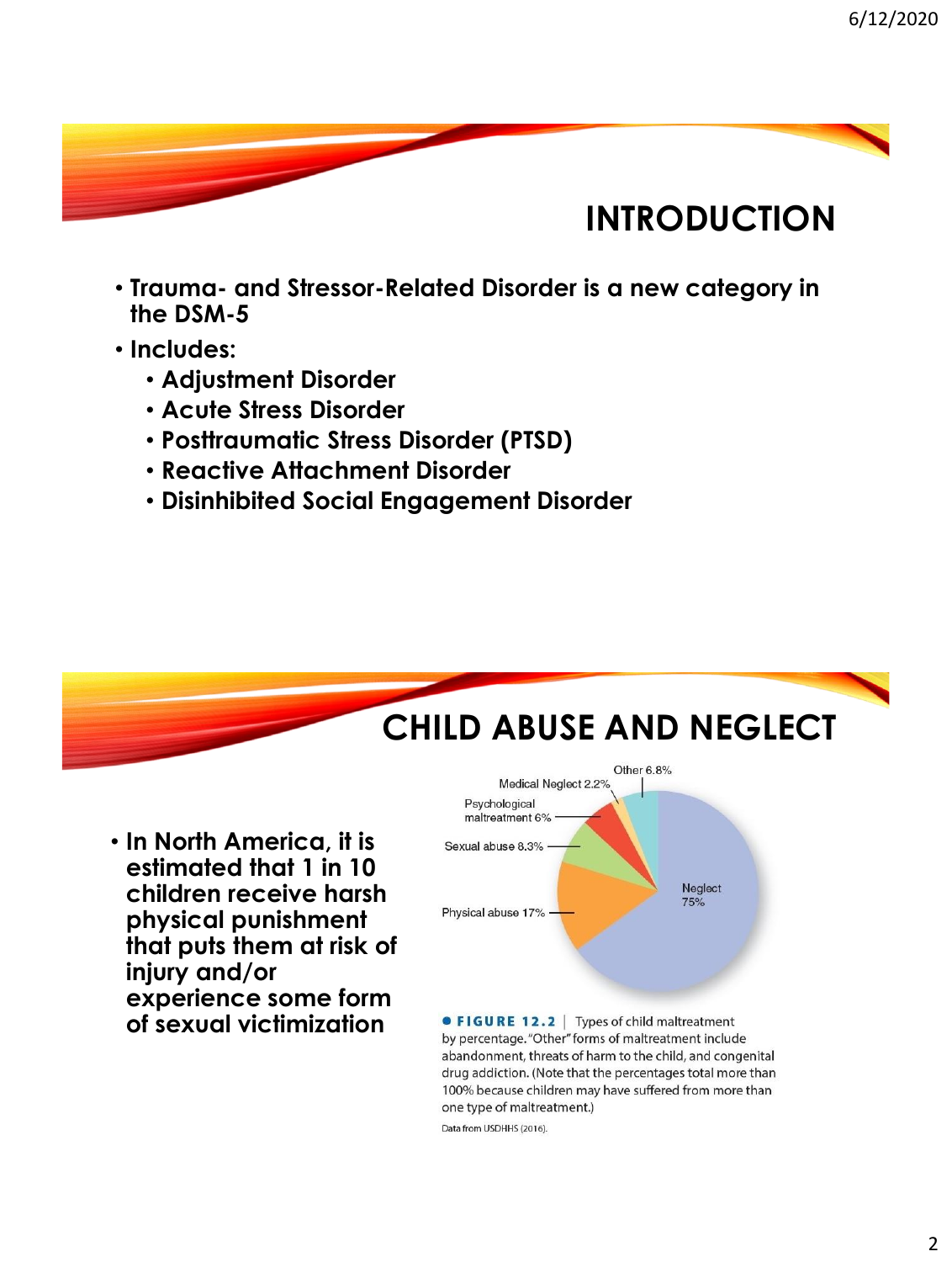

- **Physical neglect includes:**
	- **Refusal or delay in seeking health care, expulsion from the home, or refusal to allow a runaway to return home, abandonment, and inadequate supervision**
- **Emotional neglect:**
	- **Marked inattention to a child's needs for affection, refusal or failure to provide needed psychological care, spousal abuse in the child's presence, and permission of drug/alcohol use by the child**
- **Neglected children show behavior patterns vacillating between undisciplined activity and extreme passivity**
- **Educational neglect involves:**
	- **Allowing chronic truancy, failing to enroll a child of mandatory school age in school, or failing to attend to a child's special educational needs**



#### **EXAMPLES OF NEGLECT**

| <b>Physical Neglect</b>                                                                              | <b>Educational Neglect</b>                                                                                                                                 | <b>Emotional Neglect</b>                                                                                         |
|------------------------------------------------------------------------------------------------------|------------------------------------------------------------------------------------------------------------------------------------------------------------|------------------------------------------------------------------------------------------------------------------|
| A 2-year-old who was<br>found wandering in the<br>street late at night, naked<br>and alone           | An 11-year-old and a 13-<br>year-old who were<br>chronically truant                                                                                        | Siblings who were<br>subjected to repeated<br>incidents of family violence<br>between their mother and<br>father |
| An infant who had to be<br>hospitalized for near-<br>drowning after being left<br>alone in a bathtub | A 12-year-old whose<br>parents permitted him to<br>decide whether to go to<br>school, how long to stay<br>there, and in which<br>activities to participate | A 12-year-old whose<br>parents permitted him to<br>drink and use drugs                                           |
| Children who were living in<br>a home contaminated with<br>animal feces and rotting<br>food          | A special education<br>student whose mother<br>refused to believe he<br>needed help in school                                                              | A child whose mother<br>helped him shoot out the<br>windows of a neighbor's<br>house                             |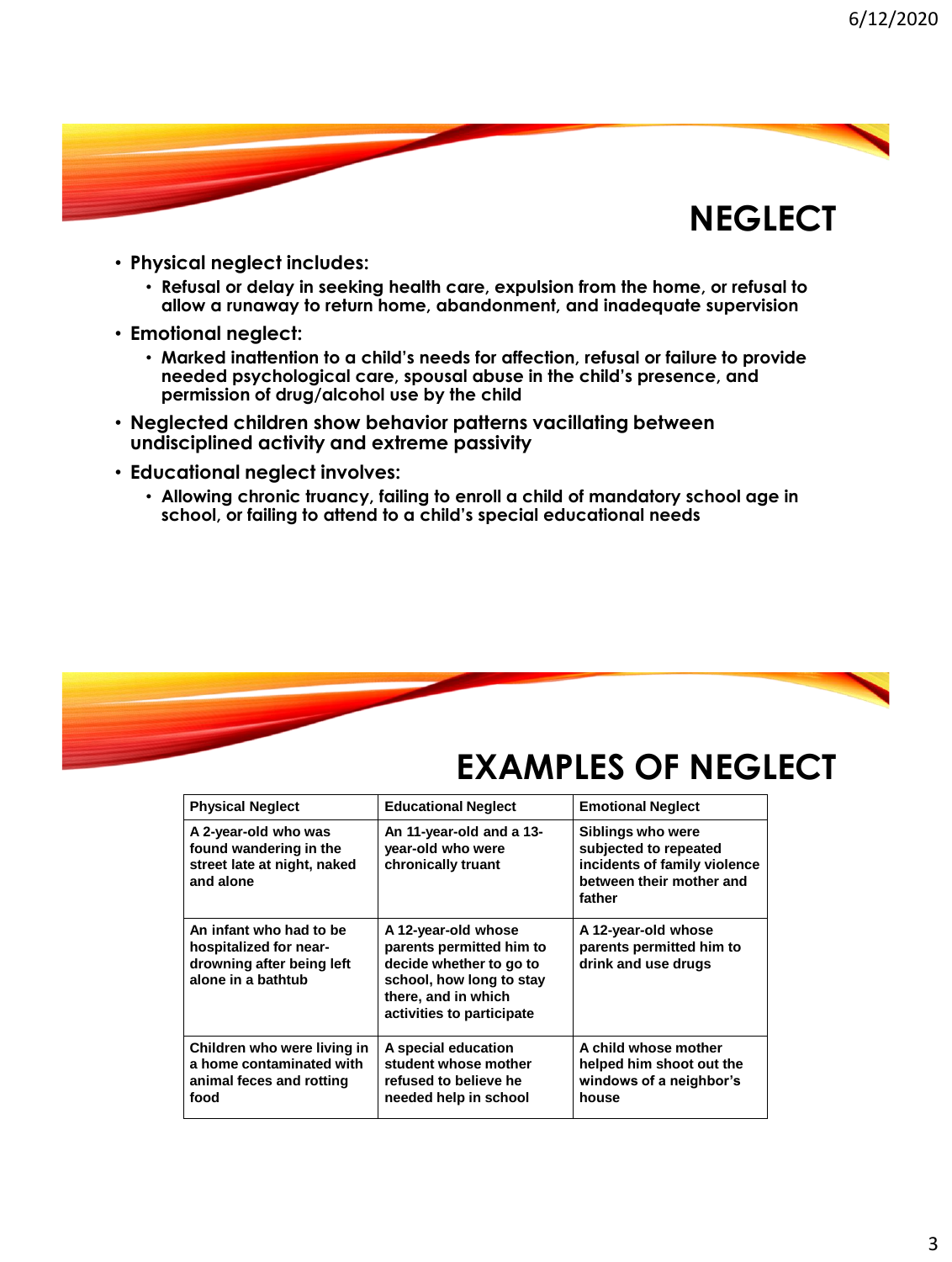#### **PHYSICAL ABUSE**

- **Physical abuse includes multiple types of aggression (i.e., beating, punching, kicking, biting, burning, shaking)**
- **Injuries are often the result of over-discipline or severe physical punishment**
- **Physically abused children are often described as more disruptive and aggressive toward others**



- **Repeated acts or omissions that may cause serious behavioral, cognitive, emotional, or psychological maladjustment**
- **Exists in all forms of maltreatment**
- **Can be as harmful to a child's development as physical abuse or neglect**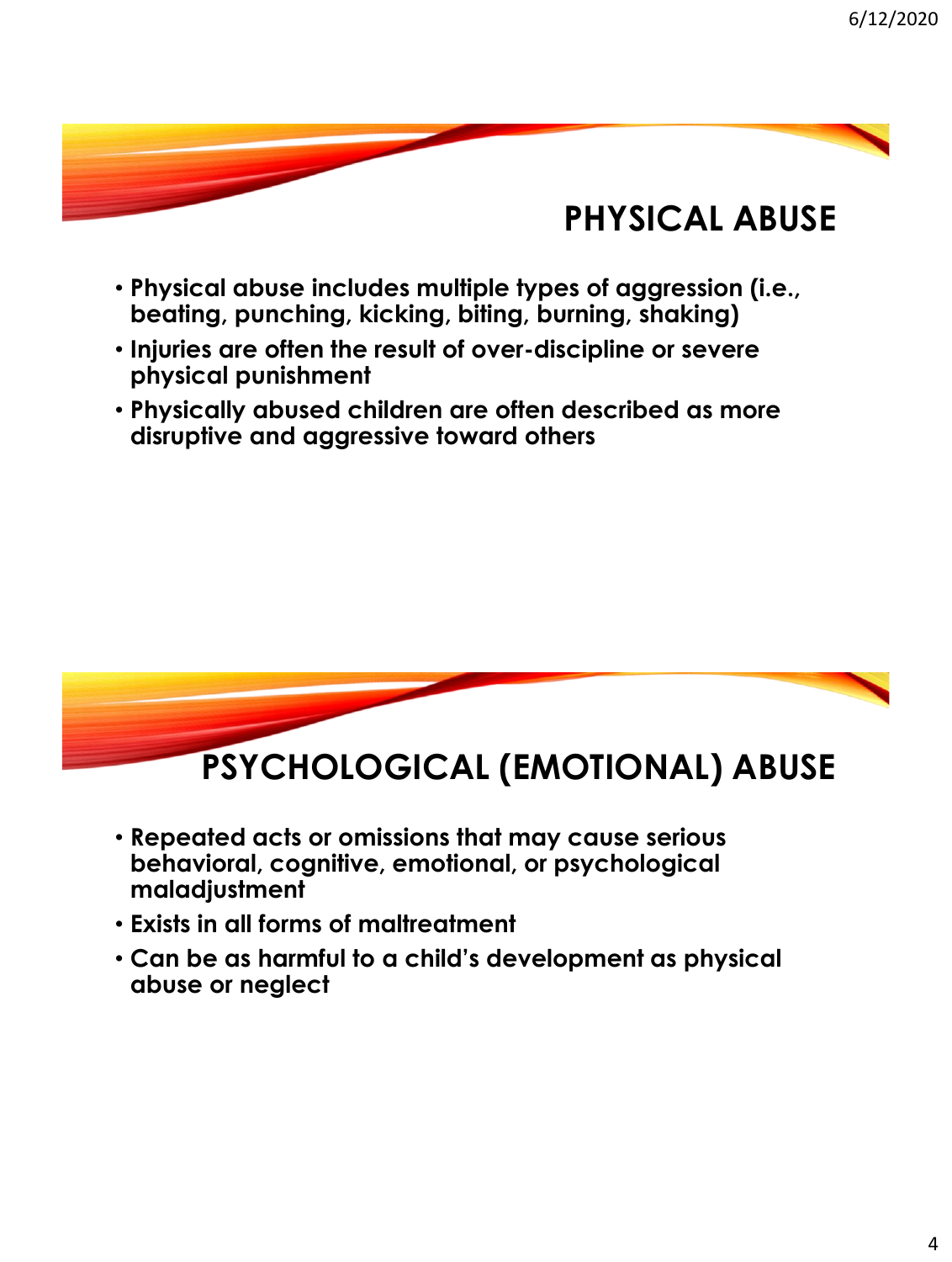#### **SEXUAL ABUSE**

- **Fondling a child's genitals, intercourse with the child, incest, rape, sodomy, exhibitionism, and commercial exploitation through prostitution or the production of pornographic materials**
- **May significantly affect behavior, development, and physical health of sexually abused children**
- **Reactions and recovery of sexually abused children vary, depending on the nature of the assault and responses of important others**



- **Commercial or sexual exploitation:**
	- **Child labor**
	- **Child prostitution (human trafficking)**
- **Significant form of trauma for children and adolescents worldwide** 
	- **As many as 10 million children worldwide may be victims of child prostitution, the sex industry, sex tourism, and pornography**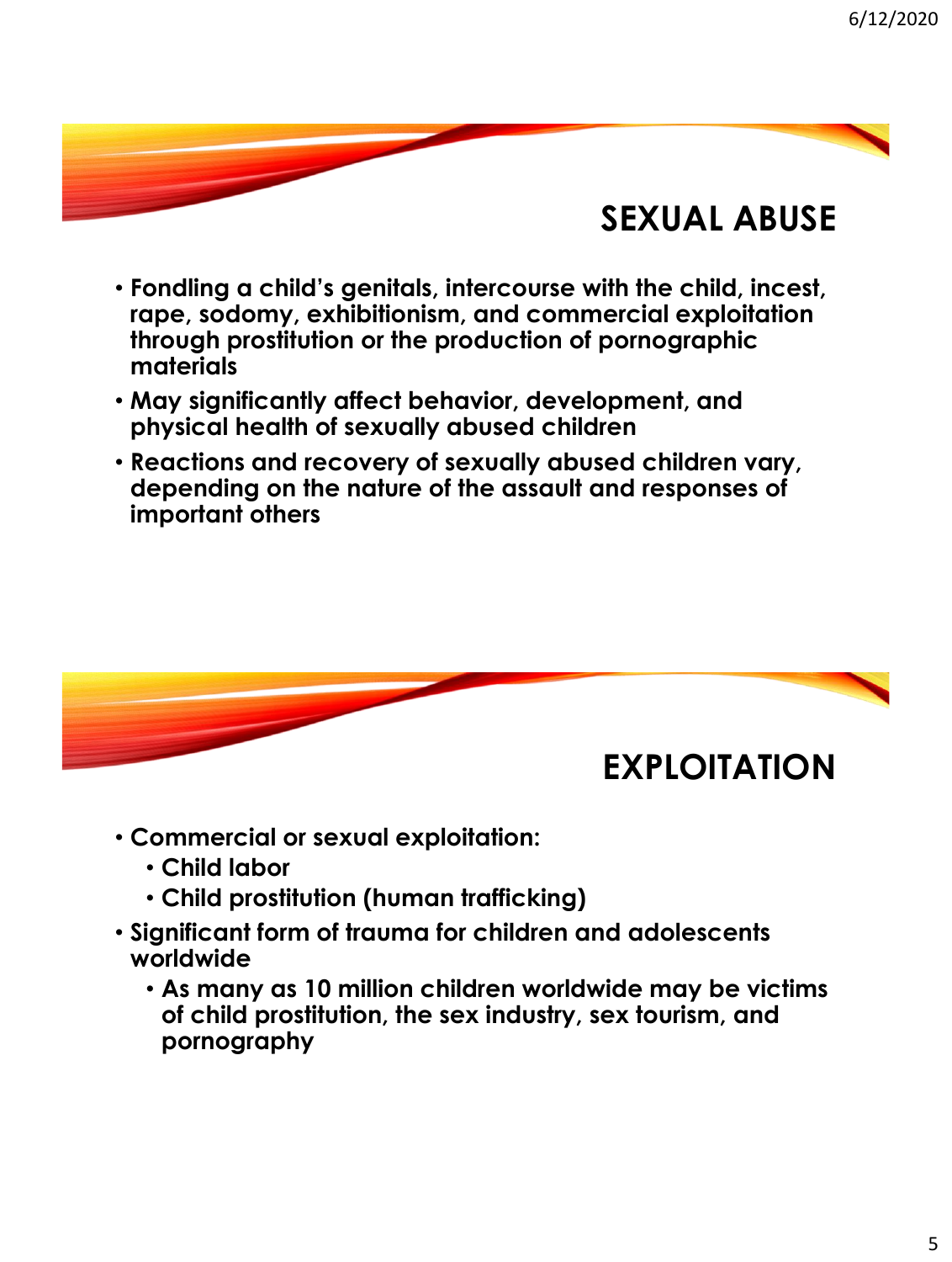#### **DEMOGRAPHICS**

- **Age** 
	- **Younger children are more at risk for abuse and neglect, while sexual abuse is more common among older age groups (over 12)**
- **Gender** 
	- **80% of sexual abuse victims are female, but with that exception, boys and girls are victims of maltreatment almost equally**
- **Race/ethnicity characteristics** 
	- **The majority of substantiated maltreated victims are white (44%), African-American (22%), or Hispanic (21%)**
	- **Compared to children of same race or ethnicity in the U.S.**
		- **Highest rates of victimization are for children who are African-American (15.1/1000), American Indian or Alaska Native (11.6/1000), and multiple race (12.4/1000), white and Hispanic (8/1000), and Asian (2/1000)**



## **ADJUSTMENT DISORDER**

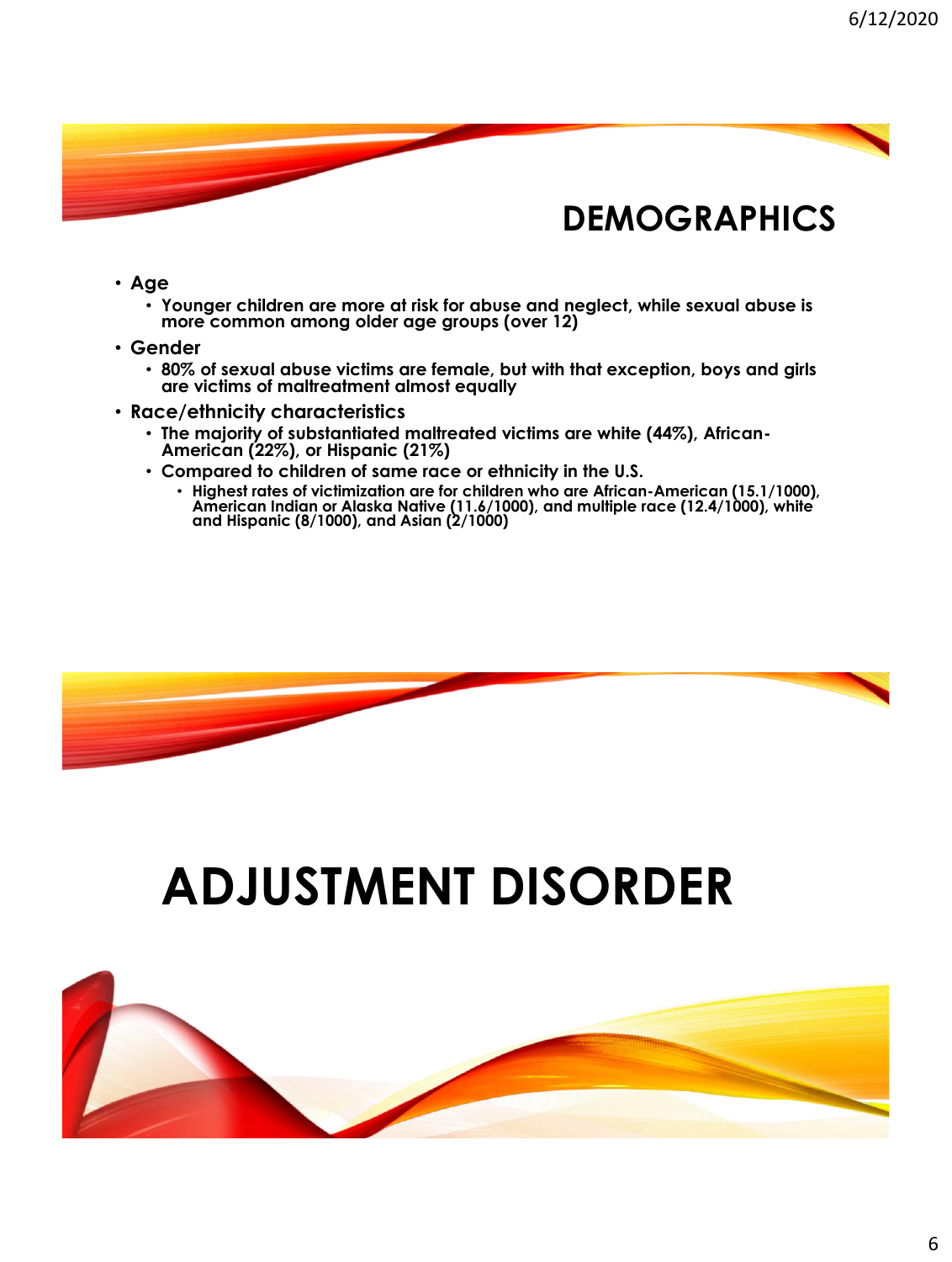### **ADJUSTMENT DISORDER**

- **An adjustment disorder occurs when an individual is unable to adjust to, or cope with, a particular stress or major life event.**
- **Since people with this disorder normally have symptoms that depressed people do, such as general loss of interest, feelings of hopelessness and crying, this disorder is sometimes known as situational depression.**
- **Unlike major depression, the disorder is caused by an outside stressor and generally resolves once the individual is able to adapt to the situation.**



- **A. The development of emotional or behavioral symptoms in response to an identifiable stressor(s) occurring within 3 months of the onset of the stressor(s).**
- **B. These symptoms or behaviors are clinically significant, as evidenced by one or both of the following: Marked distress that is out of proportion to the severity or intensity of the stressor, taking into account the external context and the cultural factors that might influence symptom severity and presentation.**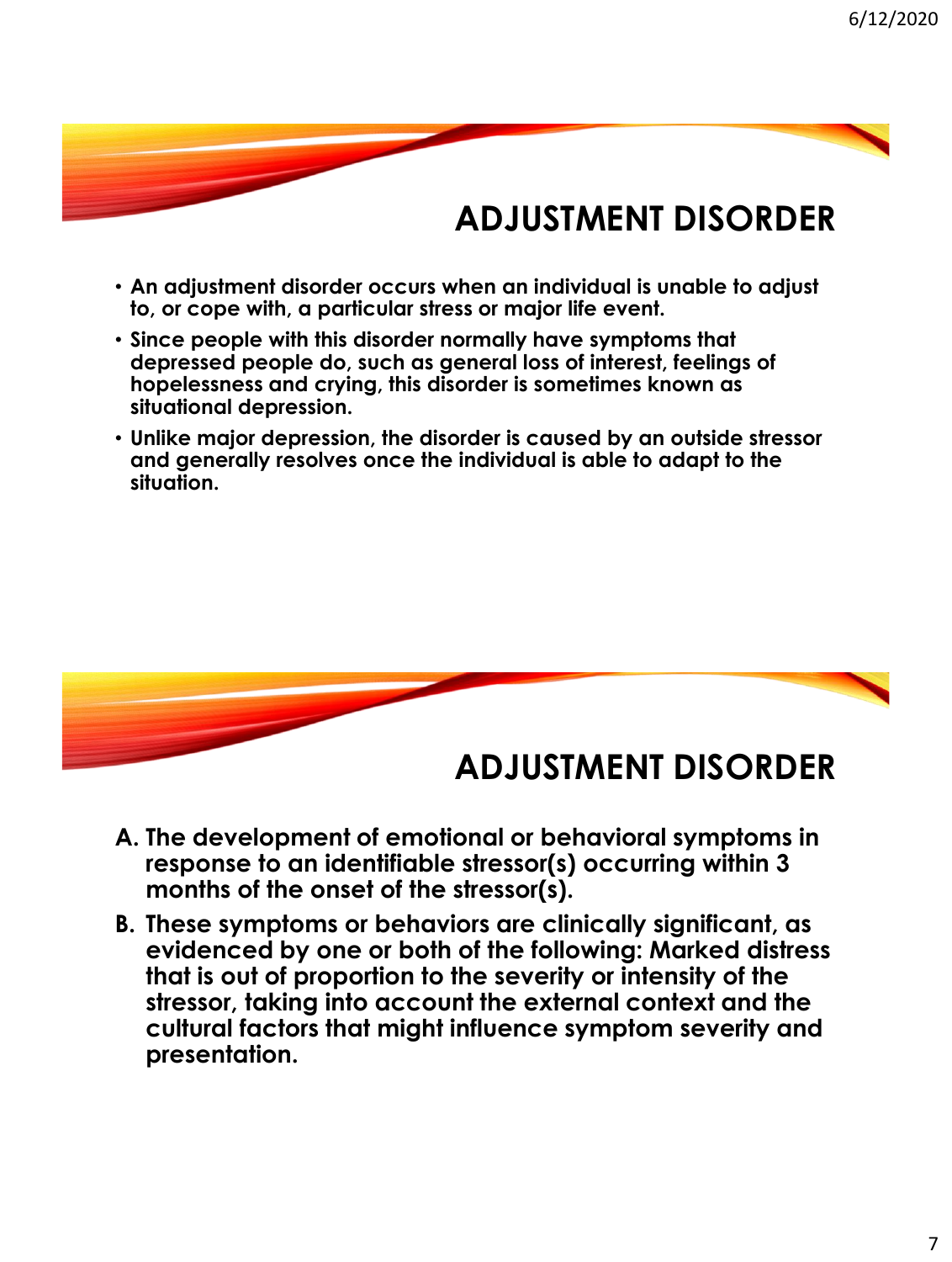#### **ADJUSTMENT DISORDER**

**C. The stress-related disturbance does not meet the criteria for another mental disorder and is not merely an exacerbation of a preexisting mental disorder.**

**D. The symptoms do not represent normal bereavement.**

**E. Once the stressor (or its consequences) has terminated, the symptoms do not persist for more than an additional 6 months.**

**\*Must be a significant impairment in social, occupational, or other important areas of functioning.**



# **ACUTE STRESS DISORDER**

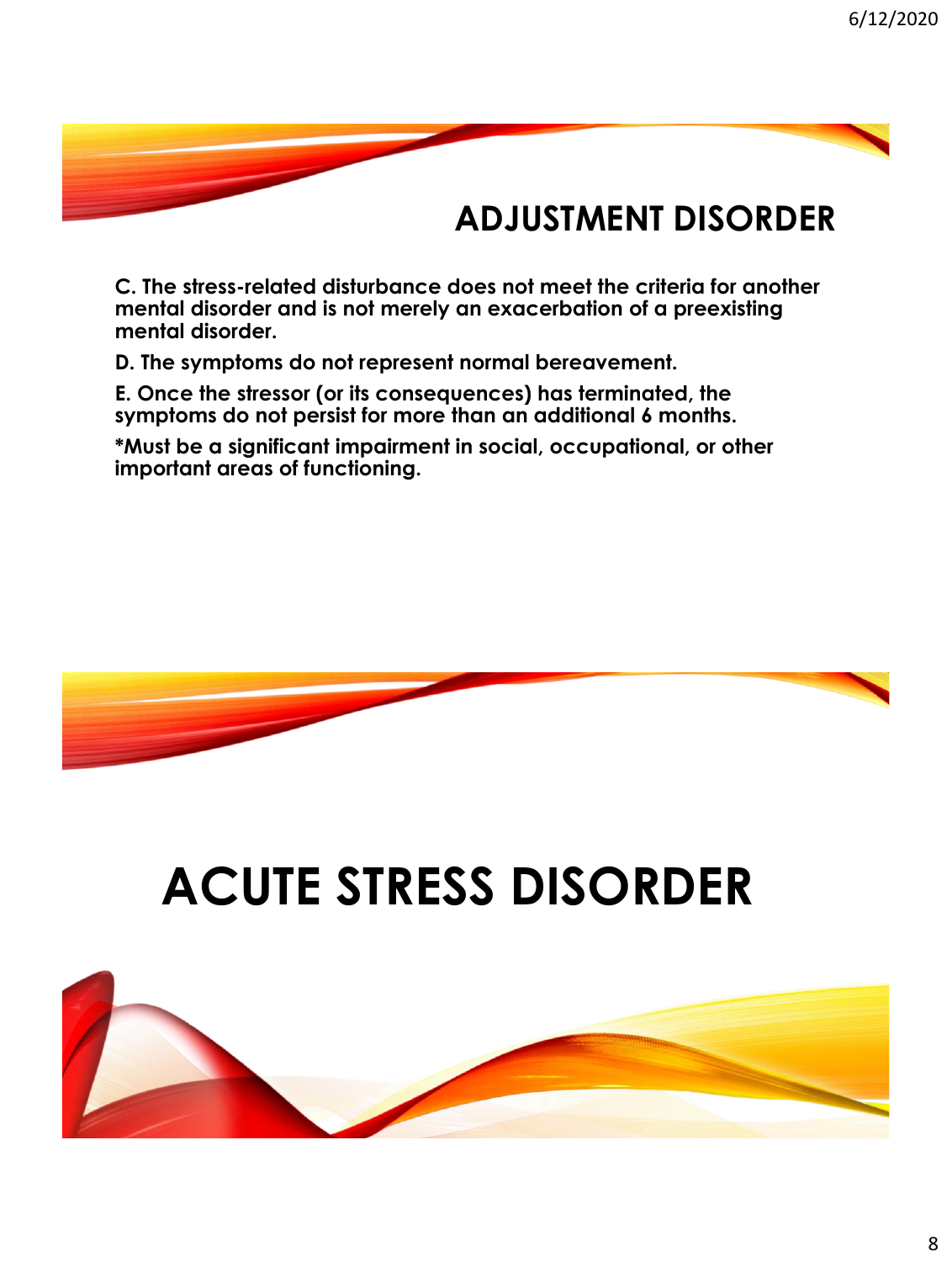#### **ACUTE STRESS DISORDER**

**A. Exposure to actual or threatened death, serious injury, or sexual violation in one (or more) of the following ways:**

- **Directly experiencing the traumatic event(s).**
- **Witnessing, in person, the event(s) as it occurred to others.**
- **Learning that the event(s) occurred to a close family member or close friend. Note: In cases of actual or threatened death of a family member or friend, the event(s) must have been violent or accidental.**
- **Experiencing repeated or extreme exposure to aversive details of the traumatic event(s) (e.g., first responders collecting human remains, police officers repeatedly exposed to details of child abuse).**



#### **ACUTE STRESS DISORDER**

**B. Presence of nine or more of the following symptoms from any of the five categories of intrusion, negative mood, dissociation, avoidance, and arousal, beginning or worsening after the traumatic event(s) occurred:**

#### **Intrusion Symptoms**

**1.Recurrent, involuntary, and intrusive distressing memories of the traumatic event(s). Note: In children, repetitive play may occur in which themes or aspects of the traumatic event(s) occurred. 2.Recurrent distressing dreams in which the content and/or effect of the dream are related to the event(s). Note: In children, there may be frightening dreams without recognizable content. 3.Dissociative reactions (e.g., flashbacks) in which the individual feels or acts as if the traumatic event(s) were recurring. (Such reactions may occur on a continuum, with the most extreme expression being a complete loss of awareness of present surroundings.) Note: In children, trauma-specific reenactment may occur in play.**

**4.Intense or prolonged psychological distress or marked physiological reactions in response to internal or external cues that symbolize or resemble an aspect of the traumatic event(s).**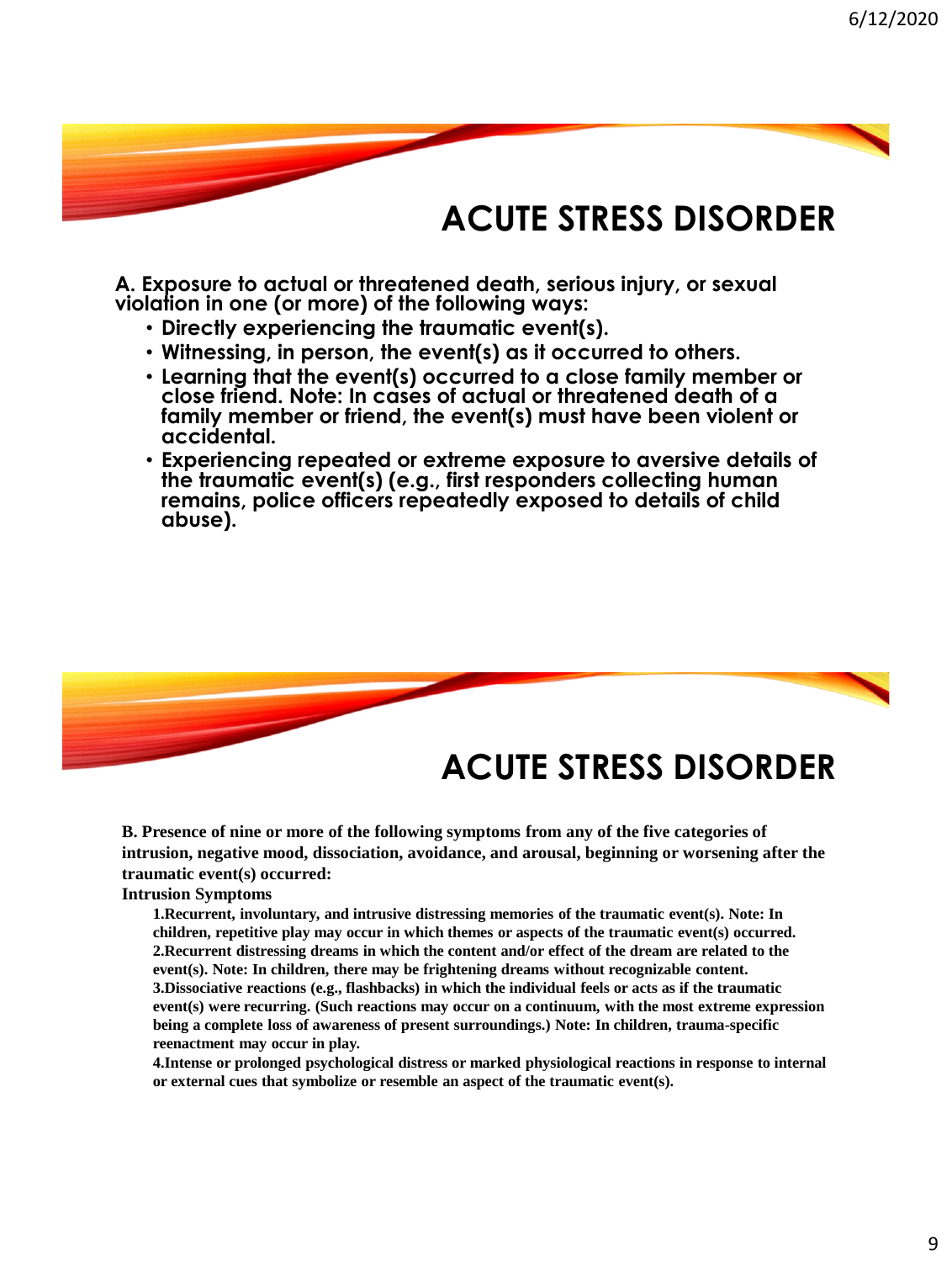## **ACUTE STRESS DISORDER**

**Negative Mood 5. Persistent inability to experience positive emotions (e.g., inability to experience happiness, satisfaction, or loving feelings). Dissociative Symptoms 6. An altered sense of the reality of one's surroundings or oneself (e.g., seeing oneself from another's perspective, being in a daze, time slowing). 7. Inability to remember an important aspect of the traumatic event(s) (typically due to dissociative amnesia and not to other factors such as head injury, alcohol, or drugs).**



#### **ACUTE STRESS DISORDER**

**Avoidance Symptoms**

**8. Efforts to avoid distressing memories, thoughts, or feelings about or closely associated with the traumatic event(s).** 

**9. Efforts to avoid external reminders (people, places,** 

**conversations, activities, objects, situations) that arouse distressing memories, thoughts, or feelings about or closely associated with the traumatic event(s).**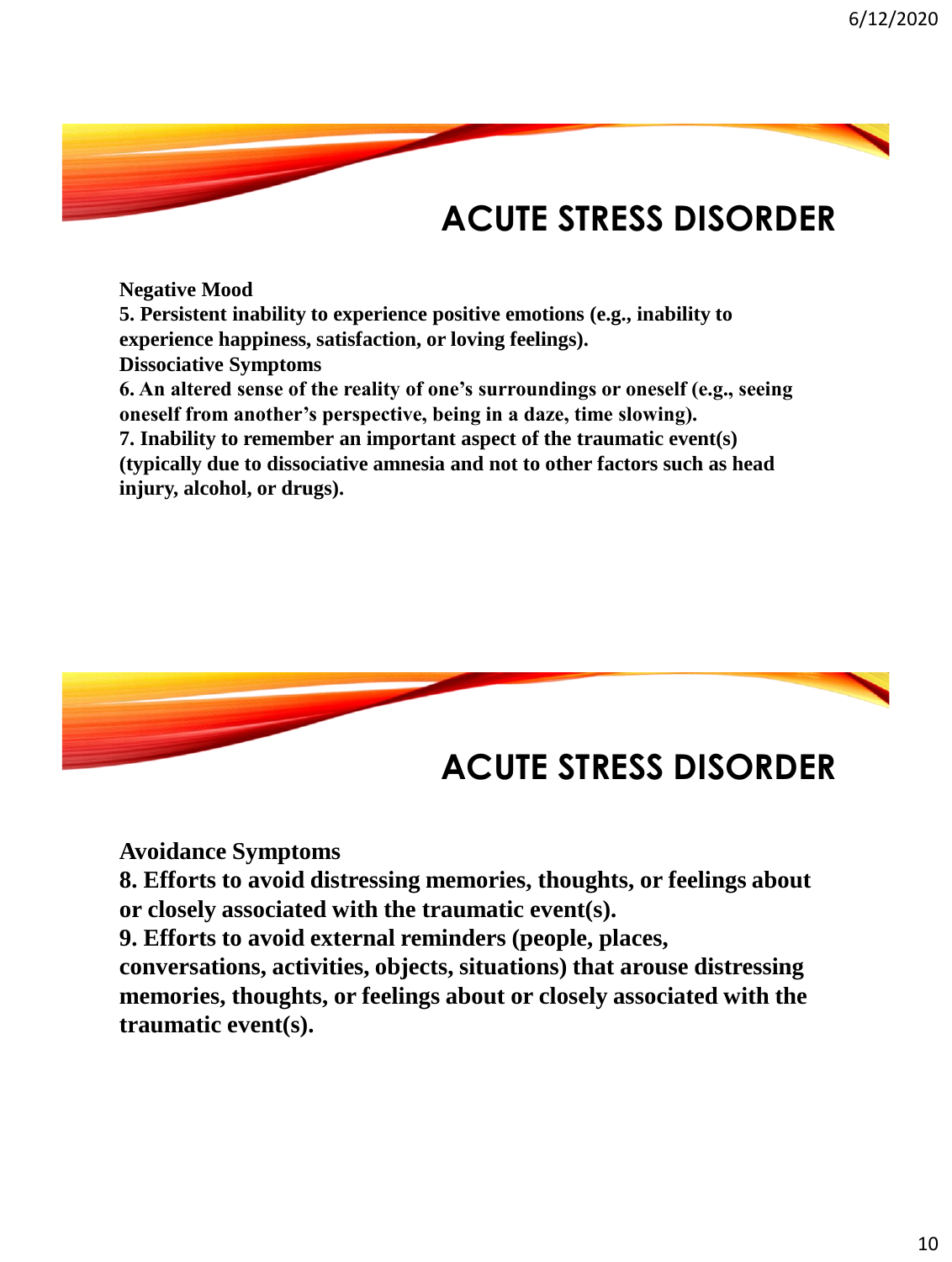## **DISINHIBITED SOCIAL ENGAGEMENT DISORDER**





#### **DISINHIBITED SOCIAL ENGAGEMENT DISORDER**

**(A) A pattern of behavior in which a child actively approaches and interacts with unfamiliar adults and exhibits at least two of the following:**

**(1) Reduced or absent reticence in approaching and interacting with unfamiliar adults.**

**(2) Overly familiar verbal or physical behavior (that is not consistent with culturally sanctioned and with age-appropriate social boundaries).**

**(3) Diminished or absent checking back with adult care-giver after venturing away, even in unfamiliar settings.**

**(4) Willingness to go off with an unfamiliar adult with minimal or no hesitation.**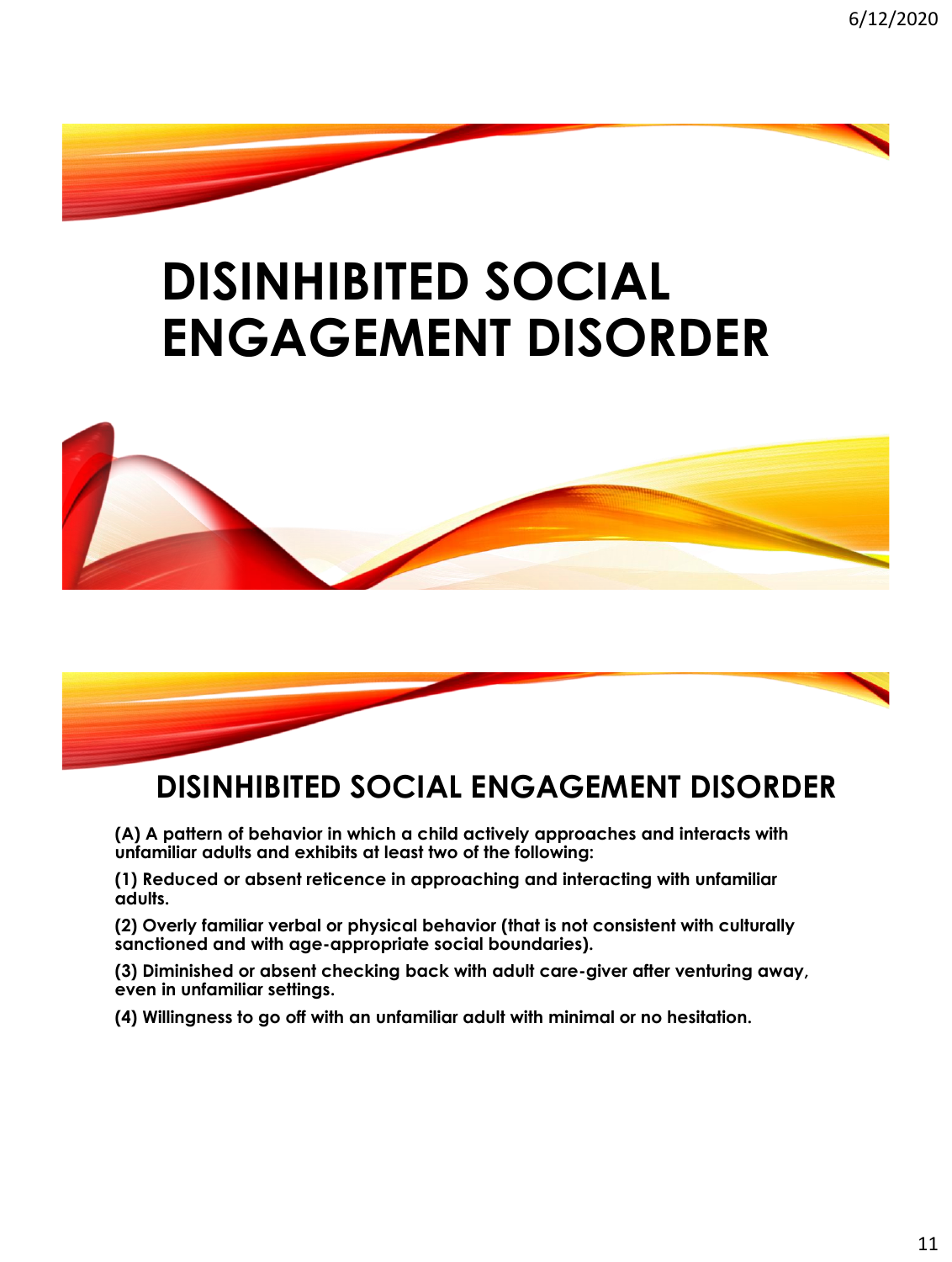

#### **DISINHIBITED SOCIAL ENGAGEMENT DISORDER**

**(B) The behaviors in Criterion A are not limited to impulsivity (as in attentiondeficit/hyperactivity disorder) but include socially disinhibited behavior.**

**(C) The child has experienced a pattern of extremes of insufficient care as evidenced by at least one of the following:**

**Social neglect or deprivation in the form of persistent lack of having basic emotional needs for comfort, stimulation, and affection met by caregiving adults.**

**Repeated changes of primary caregivers that limit opportunities to form stable attachments (e.g. frequent changes in foster care).**

**Rearing in unusual settings that severely limit opportunities to form selective attachments (e.g., institutions with high child-to-caregiver ratios).**



- **Trauma-Focused Cognitive-Behavioral Therapy (TF-CBT) has been adapted for abuse victims and others with complex trauma symptoms**
- **Interventions for physical abuse usually involve ways to change how parents teach, discipline, and attend to their children**
- **Treatment for child neglect focuses on parenting skills and expectations, coupled with teaching parents how to improve their skills in organizing important family needs**
- **Treatment programs for children who have been sexually abused provide several crucial elements to restore the child's sense of trust, safety, and guiltlessness**